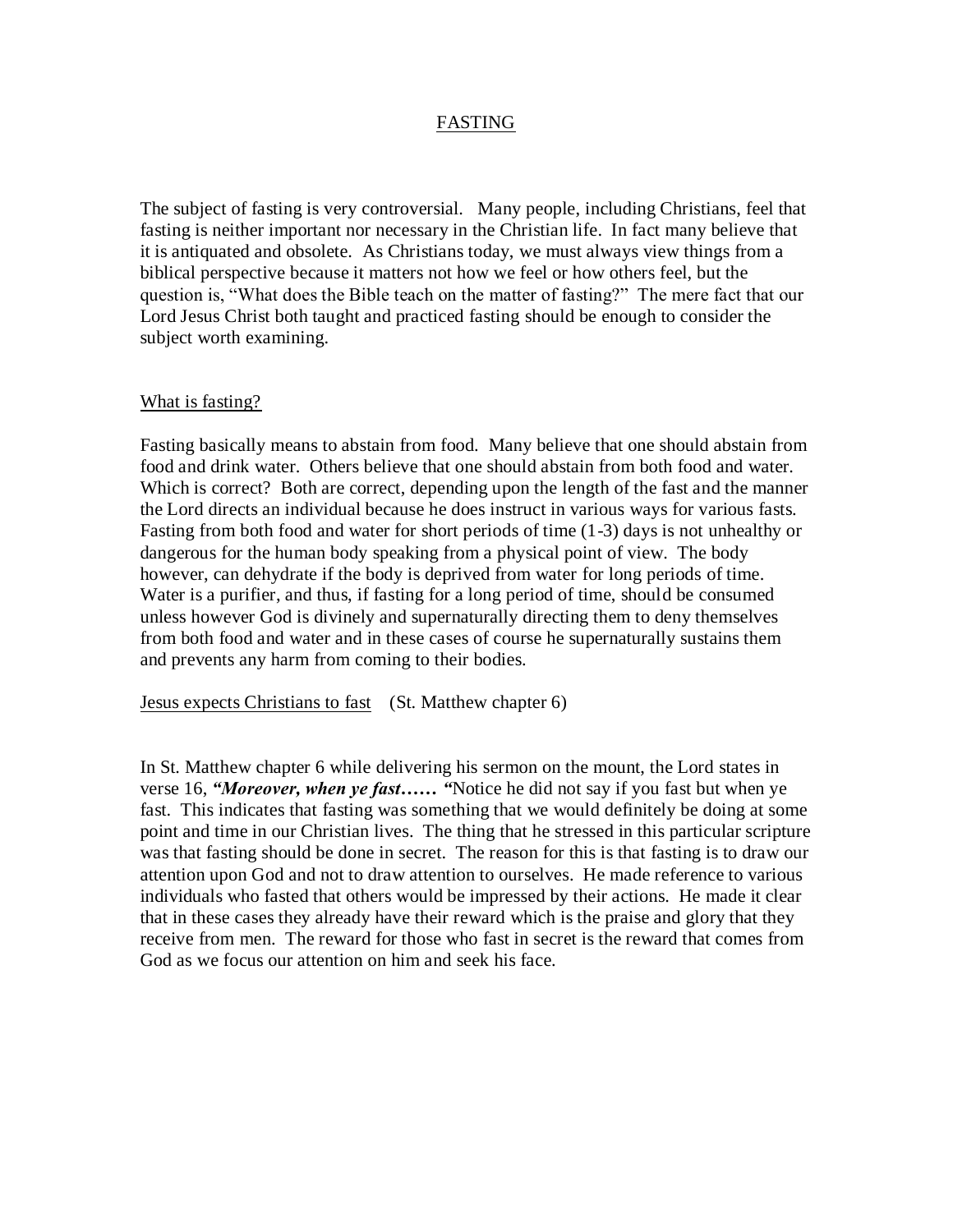### Fasting is a focus of the heart

Fasting is not a "cure-all." Many people believe that regardless of what the situation is, or regardless of how carelessly they live, all they have to do is fast and "poof," they are cured. They feel instantly holy and instantly justified. Fasting is a focus of our heart. It is a time that we set aside to draw near to God. It is a time for self-examination and a time for deepening our relationship with him and also a time for interceding for others. It is also a means by which we crucify our flesh and bring it under subjection to God's word and his will. As we fast, we deny the natural (eating) and seek the spiritual and thus, we find ourselves growing in the grace and in the knowledge of God and becoming more like him.

### Types of fasts:

The bible speaks of three types of fasts. They are: The absolute fast, the normal fast and the partial fast.

The absolute fast is very extreme and should only be done if one is definitely led by God. This fast is one where nothing is taken in. No food and no water. It is recommended that depending upon your health that one should be sure that they are physically up to par before undertaking such a fast. A fast of this nature is usually between 1-3 days.

On a normal fast, you typically go without food, but drink water. Depending upon the length of the fast, some people will include broth or juice.

The partial fast is typically a fast where one gives up certain types of food usually for an extended period of time. The perfect example of this type of fast is in the book of Daniel. Daniel and his companions refused to eat the king's meat but chose rather to eat vegetables and water and the outcome was that they were healthier at the end of ten days than those who consumed meats, sweets, wine, etc.

The duration of fasts vary. The bible gives examples of 3 days, 7 days, 10 days, 21 days and even 40 days.

Because fasting is a focus of the heart and a time to draw near to God, it should be associated with prayer and reading the word of God. One should refrain from watching television or doing things for personal pleasure because it would hence not be a total focus.

Many times when fasting, one may experience feelings of nausea, dizziness or even headaches. During an extended fast one may even notice a white coating that develops on the tongue. If one or more of those symptoms occur, just know that the body is being cleansed and toxins and poisons are being released from the body. When one fasts the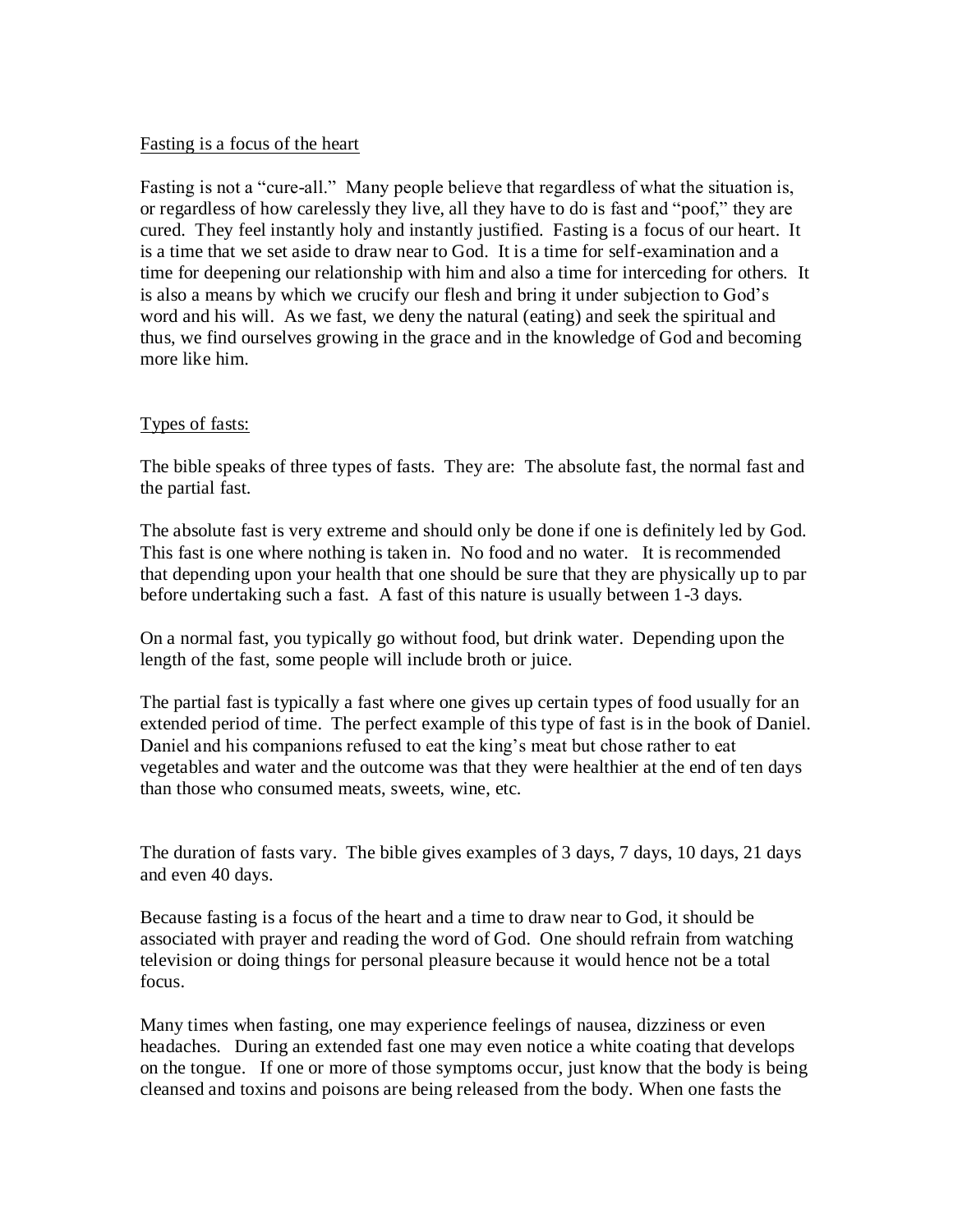digestive system takes a rest and the cells in the body actually renew themselves and brings about a feeling of renewal and restoration. While the body is being cleansed, the spirit is also being cleansed of clutter and debris. As the individual prays and reads the word of God, they draw nearer to God and gain spiritual strength and insight. It has been proven that when one fasts, they become more sensitive to the Spirit of God and are more keen and aware of God and thus become more spiritual. So therefore, fasting has a twofold purpose, physically and spiritually.

There are also many other benefits of fasting. In the book of Isaiah chapter 58, God gives a long list of benefits that can be derived from a sincere and spiritual fast.

The bible lists various people who fasted:

### Moses:

And he was there with the Lord forty days and forty nights; he did neither eat bread, nor drink water, and he wrote upon the tables the words of the covenant, the Ten Commandments. (Exodus 34:28)

# Israel:

And they gathered together to Mizpeh, and drew water, and poured it out before the Lord, and fasted on that day, and said there, we have sinned against the Lord. And Samuel judged the children of Israel. (I Samuel 7:6)

# Elijah:

And he arose, and did eat and drink, and went in the strength of that meat forty days and forty nights unto Horeb the mount of God. (I Kings 19:8).

### Ezra:

Then Ezra rose up from before the house of God, and went into the chamber of Johnanan the son of Eliashib: and when he came thither, he did eat no bread, or drink water: for he mourned because of the transgressions of them that had been carried away. (Ezra 10:6)

# Daniel:

I ate no pleasant bread, neither came flesh nor wine in my mouth, neither did I anoint myself at all, till three whole weeks were fulfilled. (Daniel 10:3).

# Christ:

And Jesus being full of the Holy Ghost returned from Jordan, and was led by the Spirit into the wilderness, being forty days tempted of the devil. And in those days he did eat nothing: and when they were ended, he afterward hungered. (St.Luke 4: 1-2)

# Paul:

And he was three days without sight, and neither did eat nor drink. (Acts 9:9)